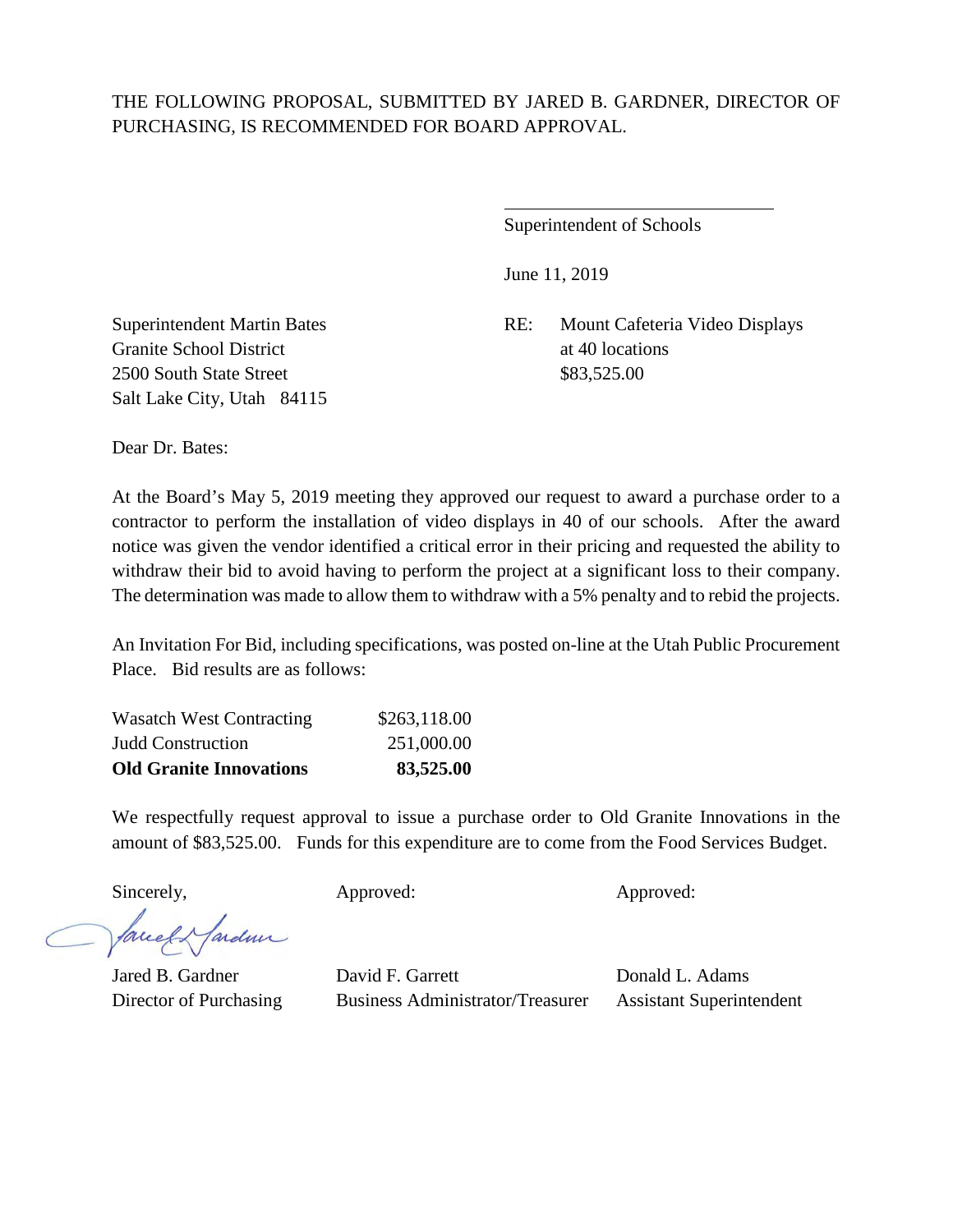$\overline{a}$ 

Superintendent of Schools

June 11, 2019

Superintendent Martin Bates RE: Pool Tile Work at Olympus High

Granite School District School School School 2500 South State Street \$66,400.00 Salt Lake City, Utah 84115

Dear Dr. Bates:

At the request of the Maintenance Department, bidding was conducted to select a contractor to repair and replace damaged tile around the swimming pool at Olympus High School.

An Invitation For Bid, including specifications, was posted on-line at the Utah Public Procurement Place. Bid results are as follows:

#### **Stallings Construction \$66,400.00**

We respectfully request approval to issue a purchase order to Stallings Construction for \$66,400.00. This amount has been determined to be reasonable by Support Services and is within our budget. Funds for this expenditure are to come from the Capital Outlay Budget.

facely farden

Sincerely, Approved: Approved: Approved: Approved: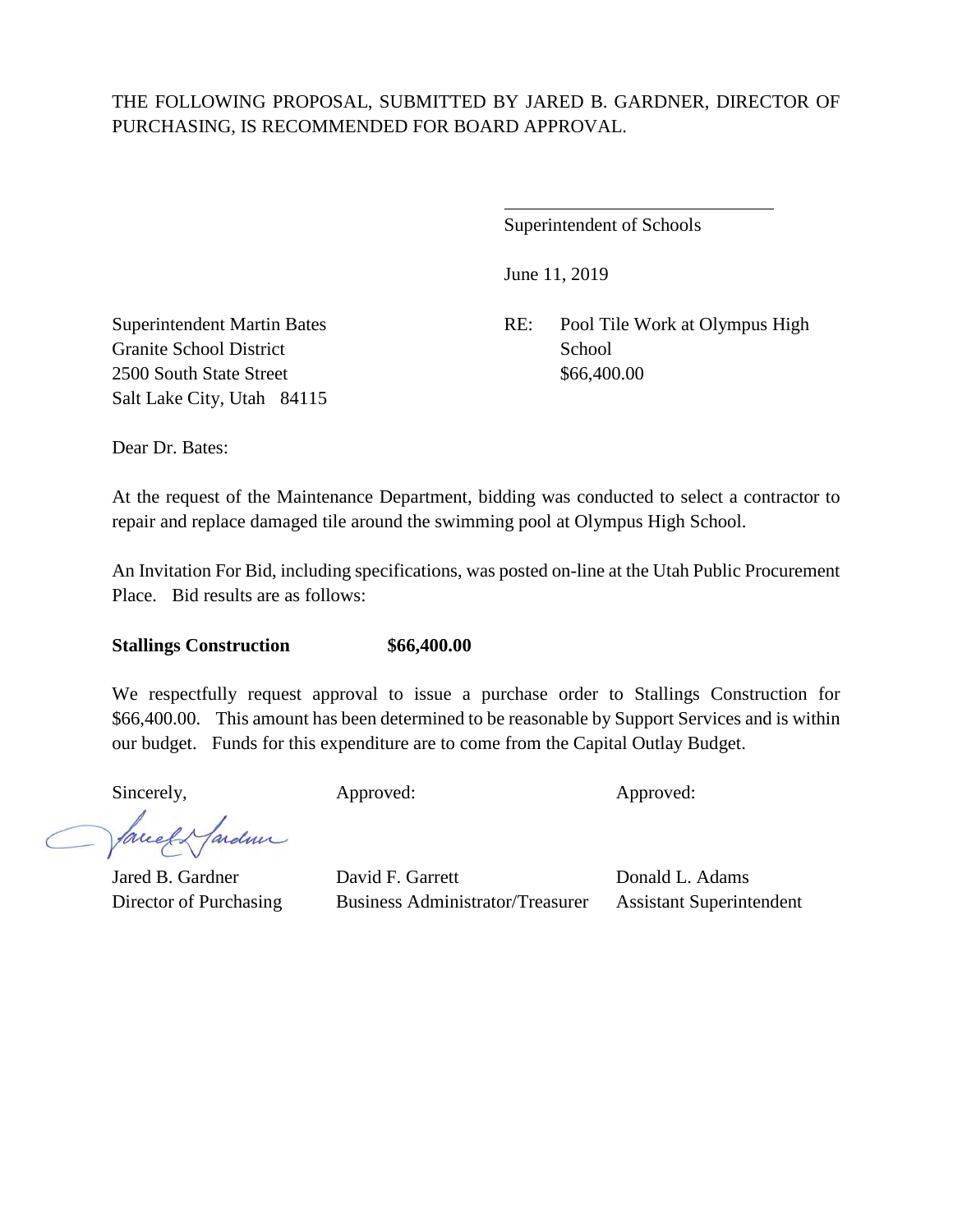$\overline{a}$ 

Superintendent of Schools

June 11, 2019

Superintendent Martin Bates RE: Gates and Fencing at Churchill

Granite School District Junior High School 2500 South State Street \$202,268.00 Salt Lake City, Utah 84115

Dear Dr. Bates:

At the request of the Architecture, Engineering and Construction Department, bidding was conducted to select a contractor to install gates, access controls and fencing at Churchill Junior High School.

An Invitation For Bid, including specifications, was posted on-line at the Utah Public Procurement Place. Bid results are as follows:

| <b>Royalty Services Group</b> | 202,268.00   |
|-------------------------------|--------------|
| <b>England Construction</b>   | \$259,823.00 |

We respectfully request approval to issue a purchase order to Royalty Services Group for \$202,268.00. Funds for this expenditure are to come from the Capital Outlay Budget.

Sincerely, Approved: Approved: Approved: Approved:

fardun facely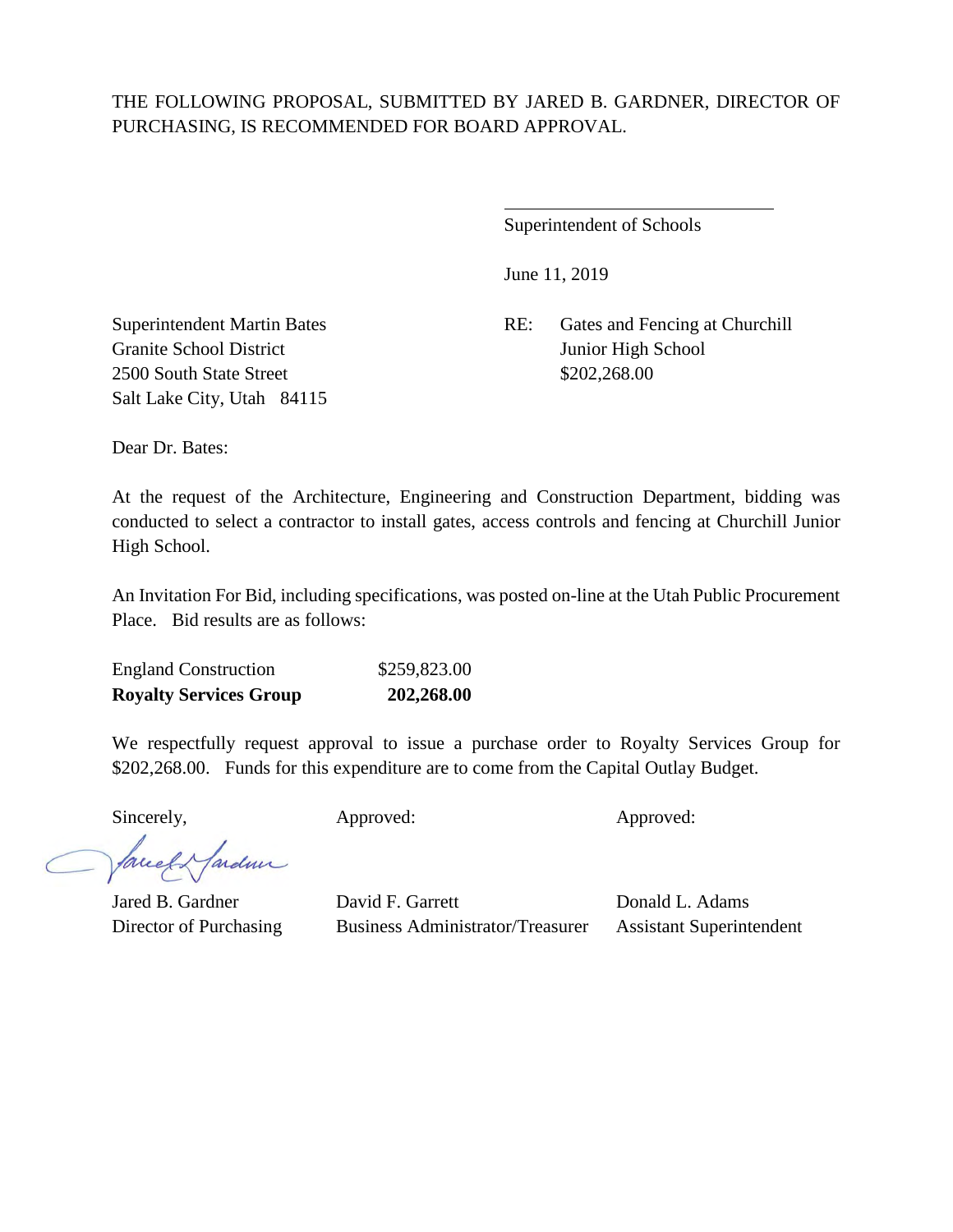$\overline{a}$ 

Superintendent of Schools

June 11, 2019

Superintendent Martin Bates RE: Auditorium Upgrades at Bonneville, Granite School District Eisenhower and Jefferson Junior Salt Lake City, Utah 84115 Requisitions No. 673775, 673776, 673777 \$243,218.89

2500 South State Street **High Schools** 

Dear Dr. Bates:

The above listed requisitions were submitted to the Purchasing Department over the signatures of Mr. Donald L. Adams. These requests are for auditorium sound system upgrades at Bonneville, Eisenhower and Jefferson Junior High Schools.

This work is offered from Performance Audio on state contract #MA-3157.

We respectfully request approval to issue purchase orders to Performance Audio in the following amounts: \$83,466.30 for Bonneville, \$80,405.99 for Eisenhower and \$79,346.60 for Jefferson. Funds for these expenditures are to come from the Capital Outlay Budget.

Sincerely, Approved: Approved: Approved: Approved:

facely farder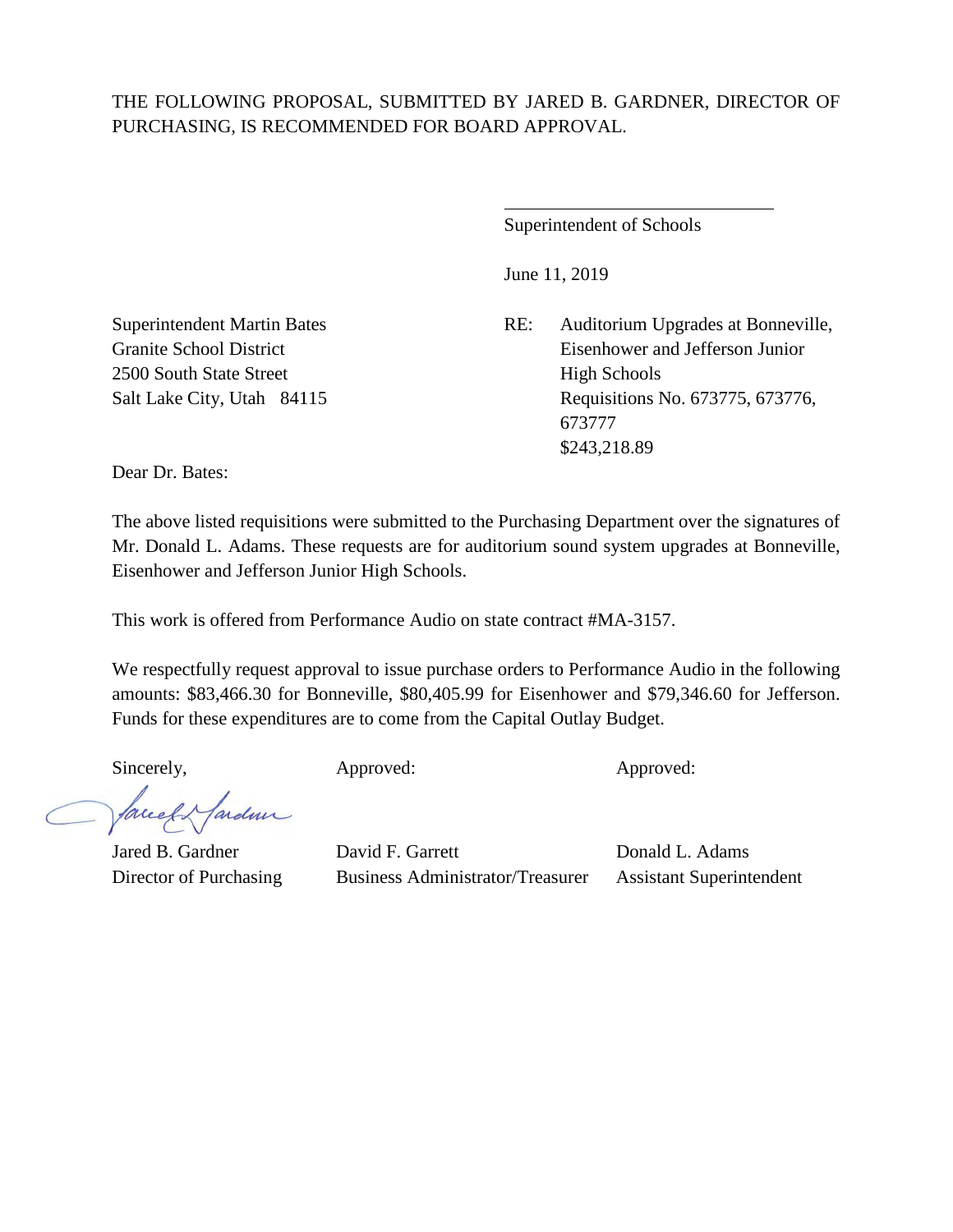$\overline{a}$ 

Superintendent of Schools

June 11, 2019

Superintendent Martin Bates RE: Irrigation upgrades at Vista

Granite School District Elementary 2500 South State Street \$340,000.00 Salt Lake City, Utah 84115

Dear Dr. Bates:

At the request of the Construction Department, bidding was conducted for irrigation upgrades at Vista Elementary School.

An Invitation For Bid, including specifications, was posted on the Utah Public Procurement Place. Bid results are as follows:

**Great Western Landscape \$340,000.00** 

We respectfully request approval to issue a purchase order to Great Western Landscape in the amount of \$340,000.00. Support Services has determined this is a reasonable bid and it is within our budget. Funds for this expenditure is to come from the Capital Outlay Budget.

Sincerely, Approved: Approved: Approved: Approved:

facely farden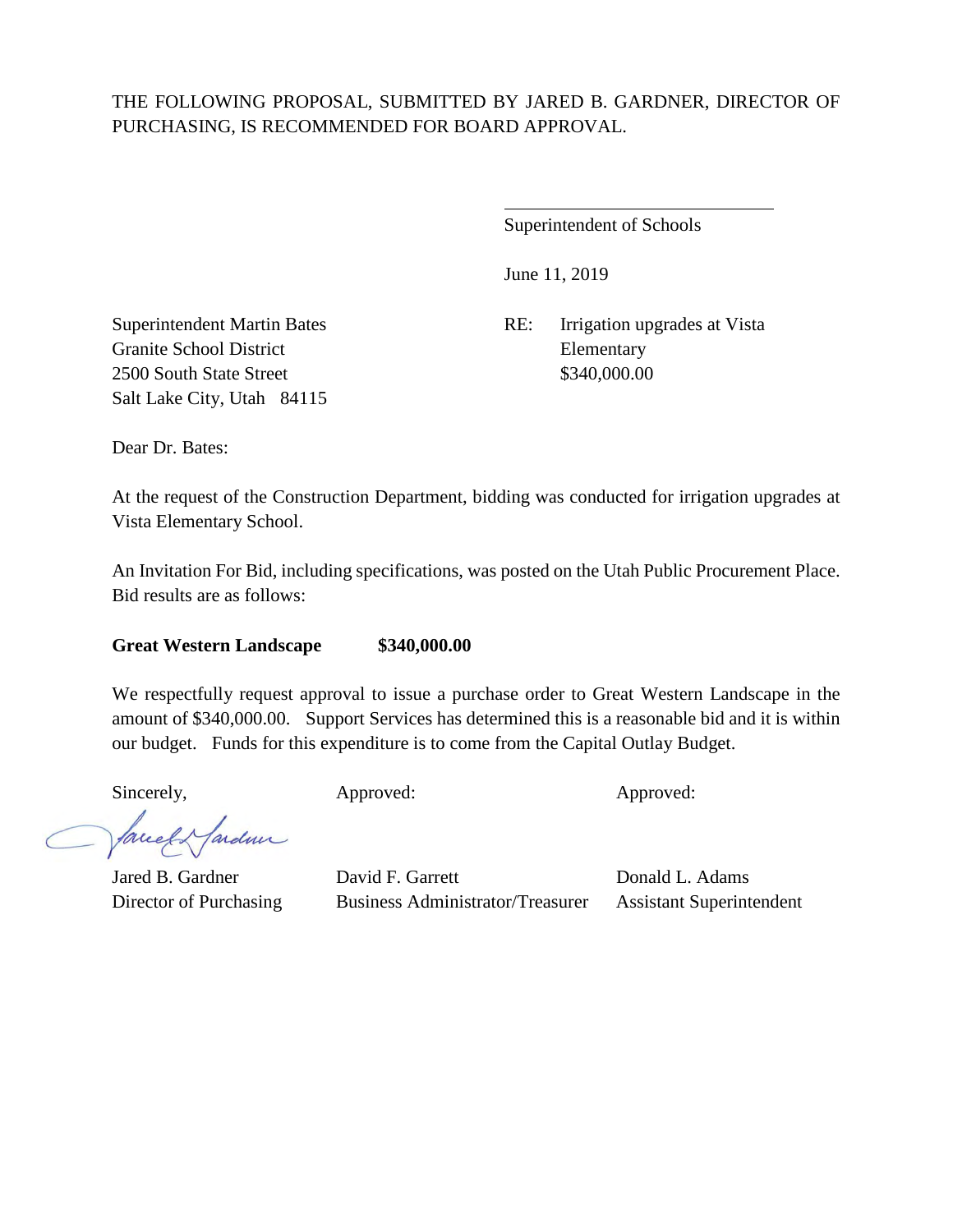Superintendent of Schools

June 11, 2019

Superintendent Martin W. Bates RE: Annual Uniform Needs for Custodial Granite School District and Maintenance Departments 2500 South State Street Estimated Value: \$85,000.00

\_\_\_\_\_\_\_\_\_\_\_\_\_\_\_\_\_\_\_\_\_\_\_\_\_\_\_\_\_\_\_\_\_

Salt Lake City, Utah 84115

Dear Dr. Bates:

The Purchasing Department anticipates receiving a requisition requesting an open purchase order for our annual uniform needs for the 2019-2020 school year.

This purchase order would cover uniforms for the Custodial and Maintenance Departments.

Cintas will provide the uniform needs under State Contract # MA-1247.

We respectfully request approval to issue a purchase order to Cintas upon receipt of a requisition. The funds for this expenditure are to come from the Maintenance Services budget.

Sincerely, Approved: Approved: Approved: Approved:

facely farden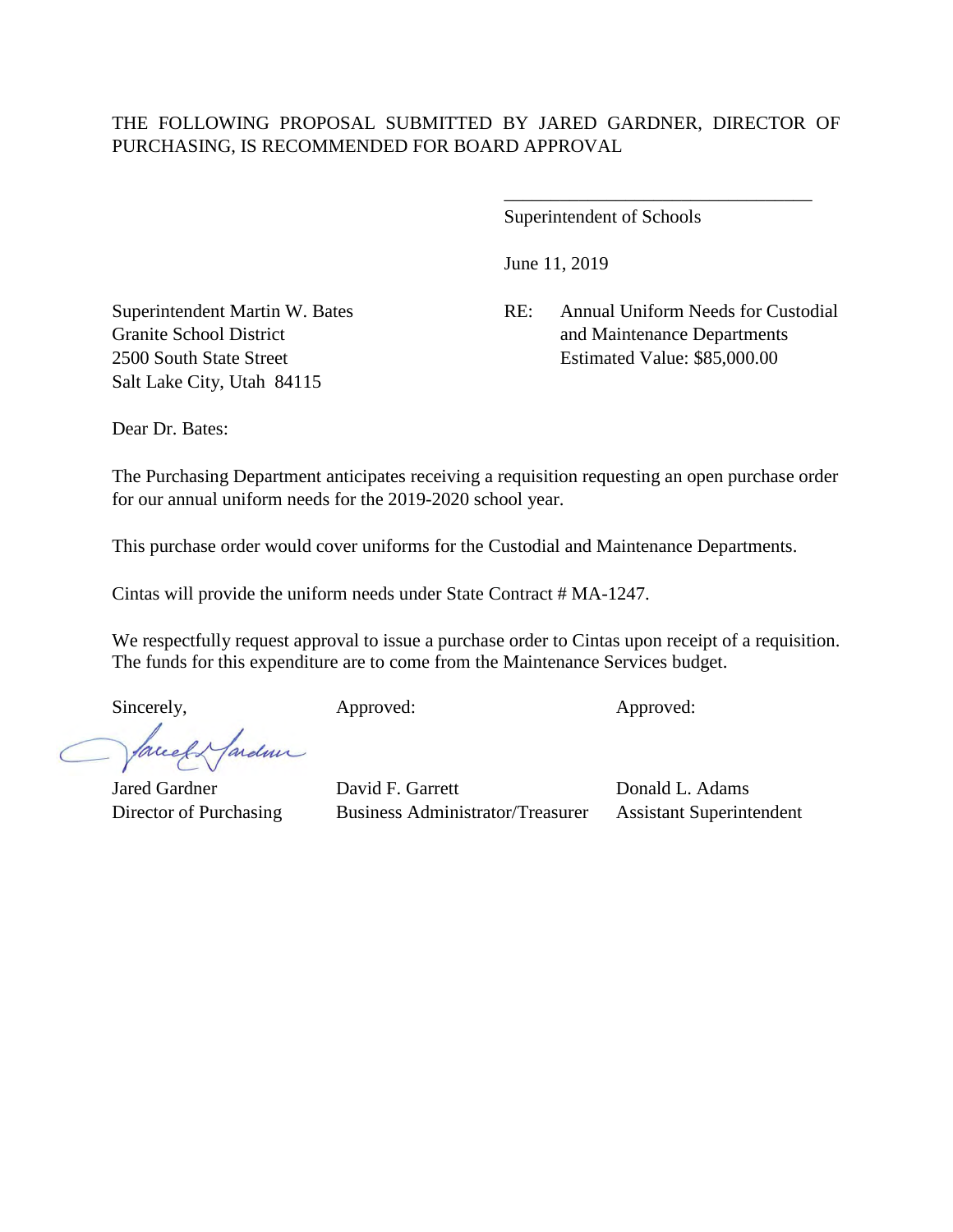Superintendent of Schools

June 11, 2019

Superintendent Martin W. Bates RE: Annual Purchase of Uniforms Granite School District for Child Nutrition Employees

\_\_\_\_\_\_\_\_\_\_\_\_\_\_\_\_\_\_\_\_\_\_\_\_\_\_\_\_

2500 South State Street \$150,000.00 Salt Lake City, Utah 84115

Dear Dr. Bates:

The Purchasing Department is seeking approval to release orders against an open purchase order for uniforms for the 2019-2020 school year. There are approximately 700 child nutrition employees that are allotted \$125 for uniforms and \$50 for non-slip sole shoes.

The current contract was established with BizWear using Bid 18-022R which offered four (1) year renewals. Permission is requested to exercise the first renewal option and to extend the contract by one year to June 30, 2020.

This letter requests permission from the Board of Education to issue a purchase order in the amount of \$150,000.00 for uniforms for the 2019-2020 school year. Funds for this expenditure are to come from the Child Nutrition Food Program.

facely farden

Jared Gardner David F. Garrett

Sincerely,  $\qquad \qquad \text{Approved},$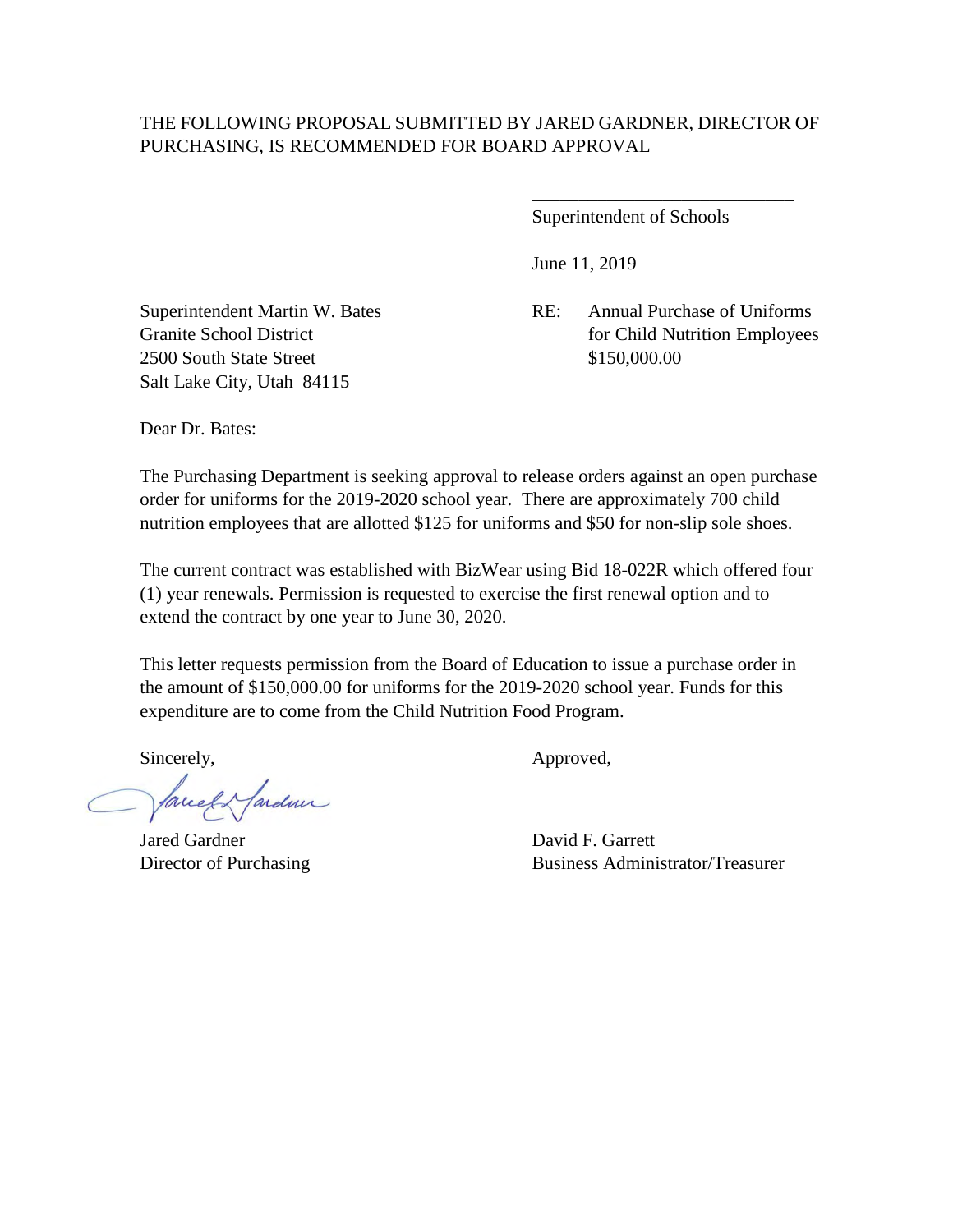Superintendent of Schools

June 11, 2019

Superintendent Martin W. Bates RE: District Linen Needs Granite School District 2019-20 School Year Salt Lake City, Utah 84115

2500 South State Street Estimated Value: \$190,000.00

\_\_\_\_\_\_\_\_\_\_\_\_\_\_\_\_\_\_\_\_\_\_\_\_\_\_\_\_\_\_\_\_

Dear Dr. Bates:

The Purchasing Department anticipates receiving a requisition requesting that an open purchase order for linen needs be created for the 2019-2020 school year.

This purchase order would cover continuous roll towels, matting, and dust mops for all district locations.

Cintas currently provides the district's linen needs under State Contract # MA-1247.

We respectfully request approval to issue a purchase order to Cintas upon receipt of a requisition. The funds for this expenditure are to come from the Custodial Services budget.

facel & fardun

Sincerely, Approved: Approved: Approved: Approved: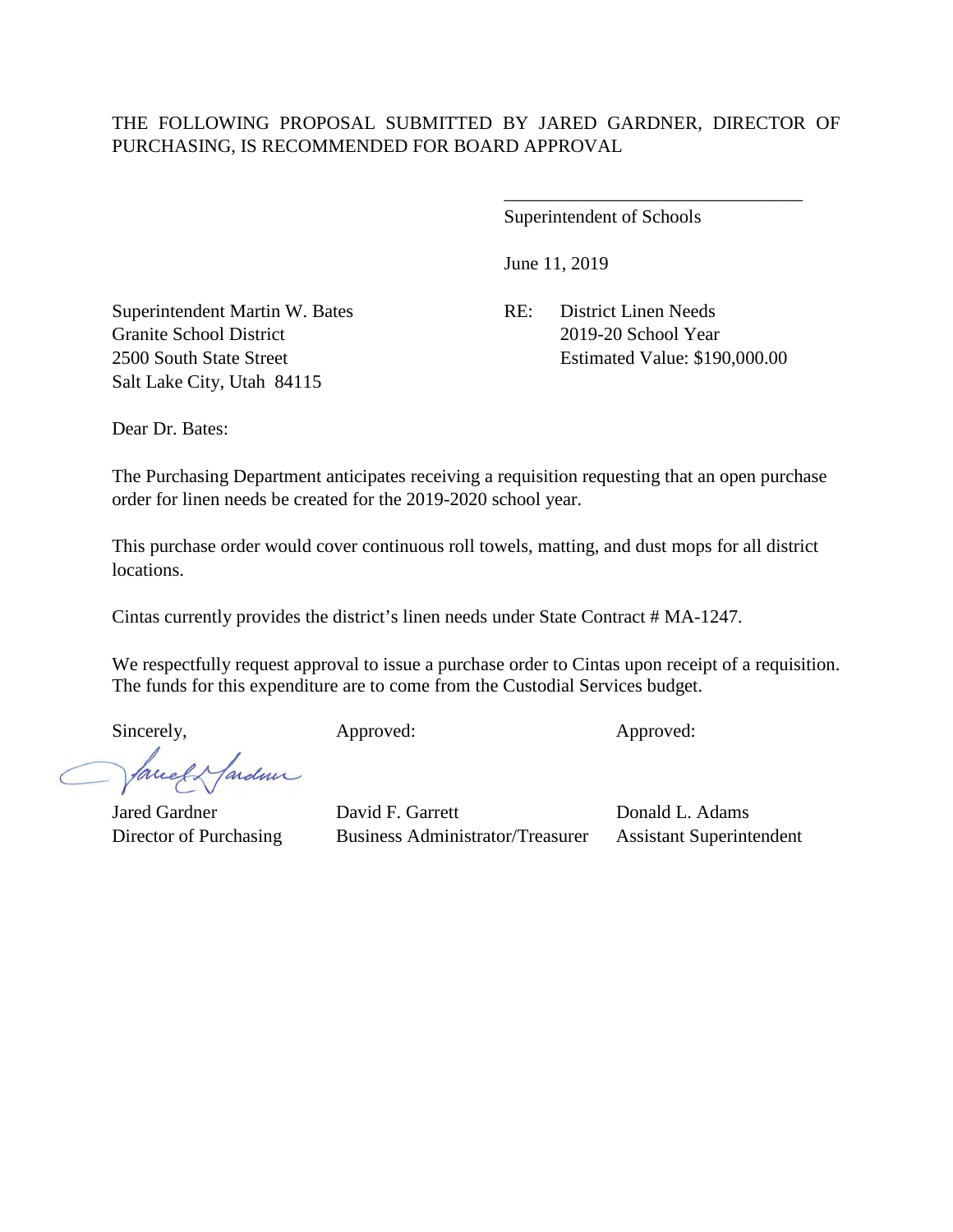Superintendent of Schools

June 11, 2019

Granite School District Child Nutrition Program

\_\_\_\_\_\_\_\_\_\_\_\_\_\_\_\_\_\_\_\_\_\_\_\_\_\_\_\_\_

Superintendent Martin W. Bates RE: Annual Purchase of Milk for 2500 South State Street Estimated Value: Salt Lake City, Utah 84115 \$1,500,000.00

Dear Dr. Bates:

The Purchasing Department is seeking approval to release orders against an open purchase order for milk and dairy products for the 2019-2020 school year. The milk and dairy products will be used in the Child Nutrition Program. This program provided approximately 9,588,242 meals last year.

The current contract was established with Southern Food Group using Bid 17-249 which offered four (1) year renewals. Permission is requested to exercise the second renewal option and to extend the contract by one year to June 30, 2020.

Permission is requested to issue an open purchase order in the amount of \$ 1,500,000.00 to Southern Food Group for the 2019-2020 school year. Expenditures will be made on an as needed basis at the prices bid and will not exceed this amount without a signed change order. Funds for this expenditure are to come from the Child Nutrition Food Program.

Jardin facel

Jared Gardner David F. Garrett

Sincerely, Approved,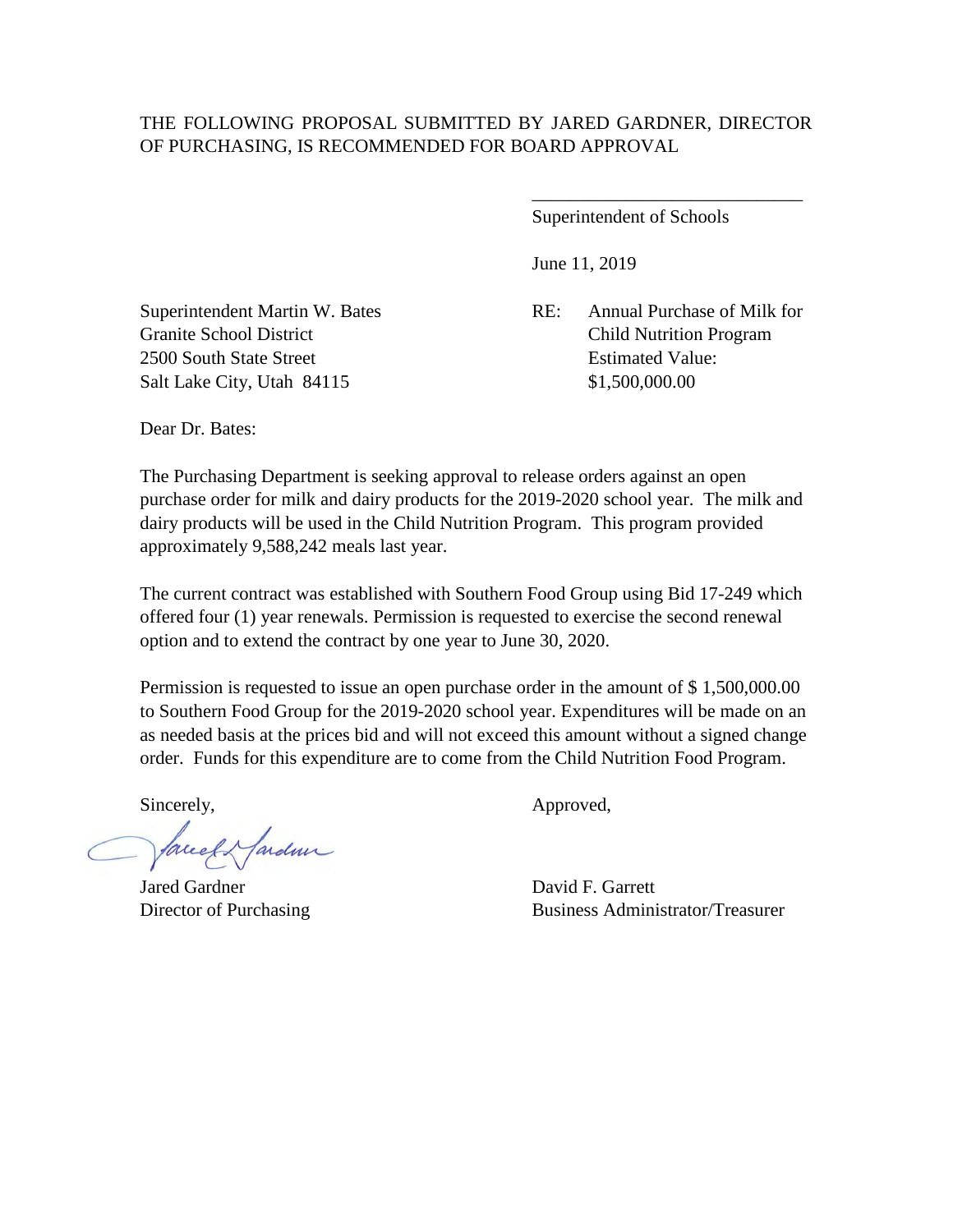Superintendent of Schools

June 11, 2019

Granite School District 2019-2020 School Year Salt Lake City, Utah 84115

Superintendent Martin W. Bates RE: Vehicle Fuel Purchases for the 2500 South State Street Estimated Value: \$1,200,000.00

\_\_\_\_\_\_\_\_\_\_\_\_\_\_\_\_\_\_\_\_\_\_\_\_\_\_\_\_\_\_\_

Dear Dr. Bates:

The Purchasing Department is seeking approval to create and release purchase orders against requisitions received from various departments for fuel used in the operation of vehicles during the 2019-2020 school year.

The district participates in the State of Utah fuel dispensing program defined in State Code 63A-9-401(1)(d)(vi) and  $63A-9-401(1)$ (f), and State Administrative Rule R27-6.

This one-time approval will help to alleviate repeated board requests and allow the departments to maintain the quality and service of each of their programs. Funds for these purchases will come from the respective departments.

facely fardeur

Jared Gardner David F. Garrett

Sincerely,  $\qquad \qquad \text{Approved},$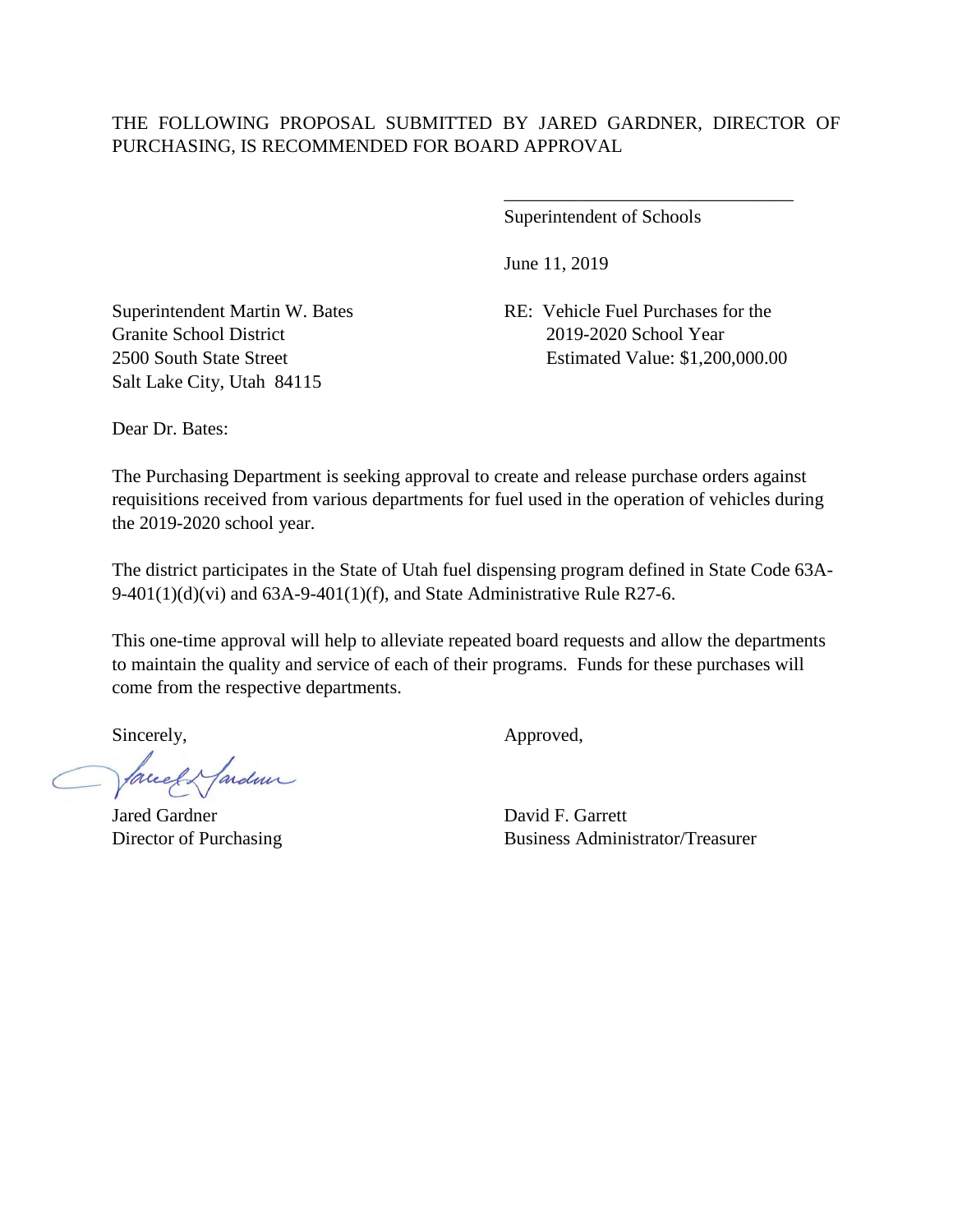Superintendent of Schools

\_\_\_\_\_\_\_\_\_\_\_\_\_\_\_\_\_\_\_\_\_\_\_\_\_\_

June 11, 2019

Granite School District for Transportation Department

Superintendent Dr. Martin W. Bates RE: Blue Bird School Bus Parts 2500 South State Street Requisition No. 680079 Salt Lake City, Utah 84115 \$110,000.00

Dear Dr. Bates:

The Purchasing Department has received a requisition requesting the purchase of Blue Bird bus parts, on an as-needed basis, for the 2019-2020 school year. This requisition has been signed by Dr. David Gatti and Mr. Donald Adams.

This service will be performed by Bryson Sales & Service under District Contract 18-301.

Permission is requested to issue a purchase order in the amount of \$110,000.00 to Bryson Sales & Service. Funds for this expenditure are to come from the Repair Parts Budget.

Sincerely, Approved, Approved, Approved, Approved,

facely farder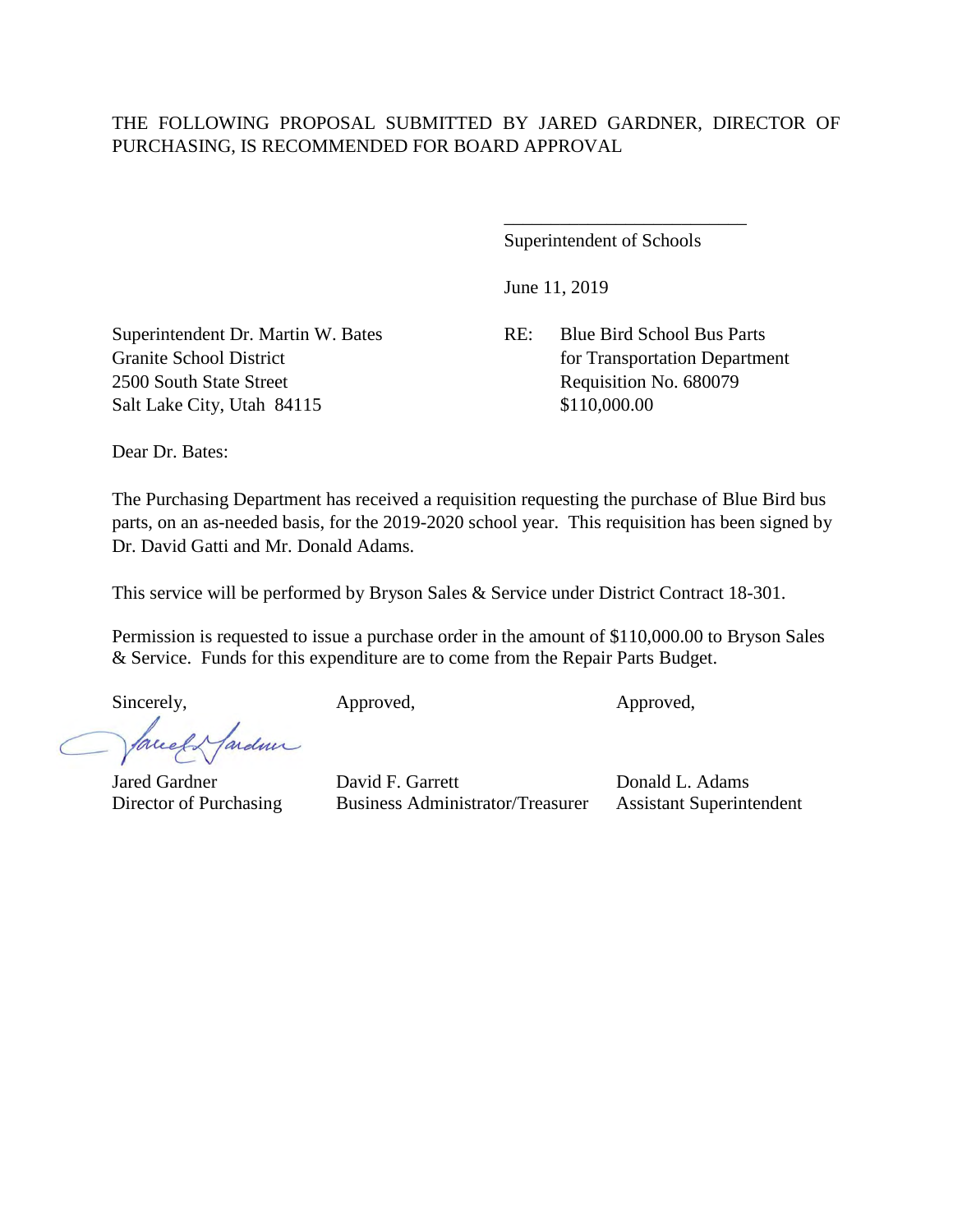Superintendent of Schools

\_\_\_\_\_\_\_\_\_\_\_\_\_\_\_\_\_\_\_\_\_\_\_\_\_\_

June 11, 2019

Superintendent Dr. Martin W. Bates RE: Bus Tires Granite School District for Transportation Department 2500 South State Street Requisition No. 680084 Salt Lake City, Utah 84115 \$65,000.00

Dear Dr. Bates:

The Purchasing Department has received a requisition requesting the purchase of new bus tires and services, on an as-needed basis, for the 2019-2020 school year. This requisition has been signed by Dr. David Gatti and Mr. Donald Adams.

The tires and services will be purchased from Jack's Tire & Oil under District Contract 19-338.

Permission is requested to issue a purchase order in the amount of \$65,000.00 to Jack's Tire & Oil. Funds for this expenditure are to come from the Student Transportation Tire Budget.

Sincerely, Approved, Approved, Approved, Approved,

facely fardeur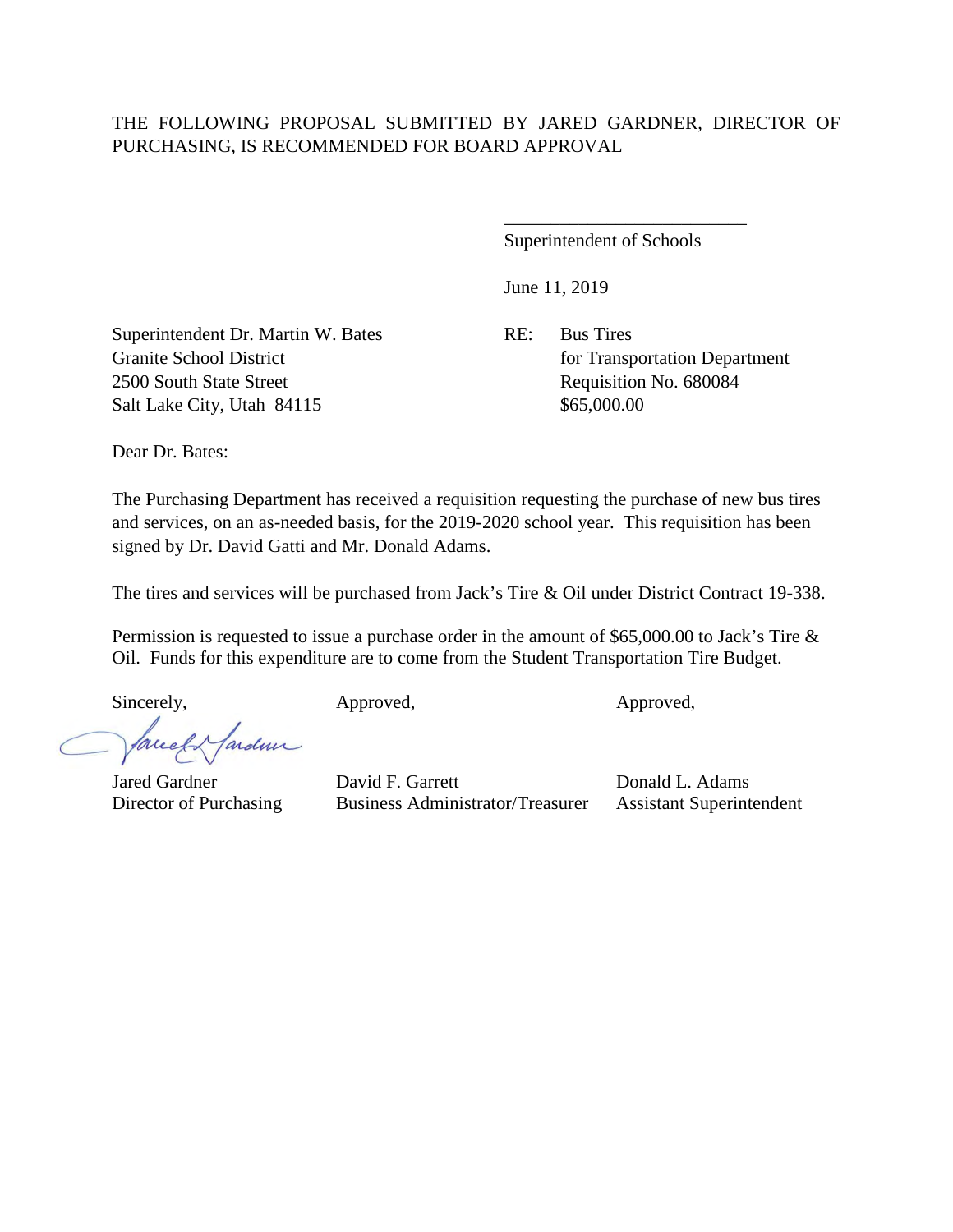$\overline{a}$ 

Superintendent of Schools

June 11, 2019

Granite School District School Year Salt Lake City, Utah 84115

Superintendent Martin W. Bates RE: Computers for the 2019-2020 2500 South State Street Estimated Value: \$6,000,000.00

Dear Dr. Bates:

We anticipate the district will be purchasing several thousand computers next school year, including Chromebook computers to stock in our warehouse. Most of these will be Apple, Hewlett Packard (HP), Lenovo and Microsoft brands. These brands have been evaluated by the district Educational Technology Department and Information Systems and are approved for district use.

These computers are available directly from the manufacturers or from local retailers on state contracts.

We respectfully request approval to issue purchase orders, utilizing state contracts, on an as needed basis for the 2019-2020 school year. We estimate the total amount for these purchases to be approximately 6 million dollars. This one-time approval will alleviate much repetition compared to requesting board approval for each individual purchase. Funds for these purchases are to come from the budgets of the requesting departments, Educational Technology Department, Information Systems Department or from school funds.

facely farder

Sincerely, Approved, Approved, Approved,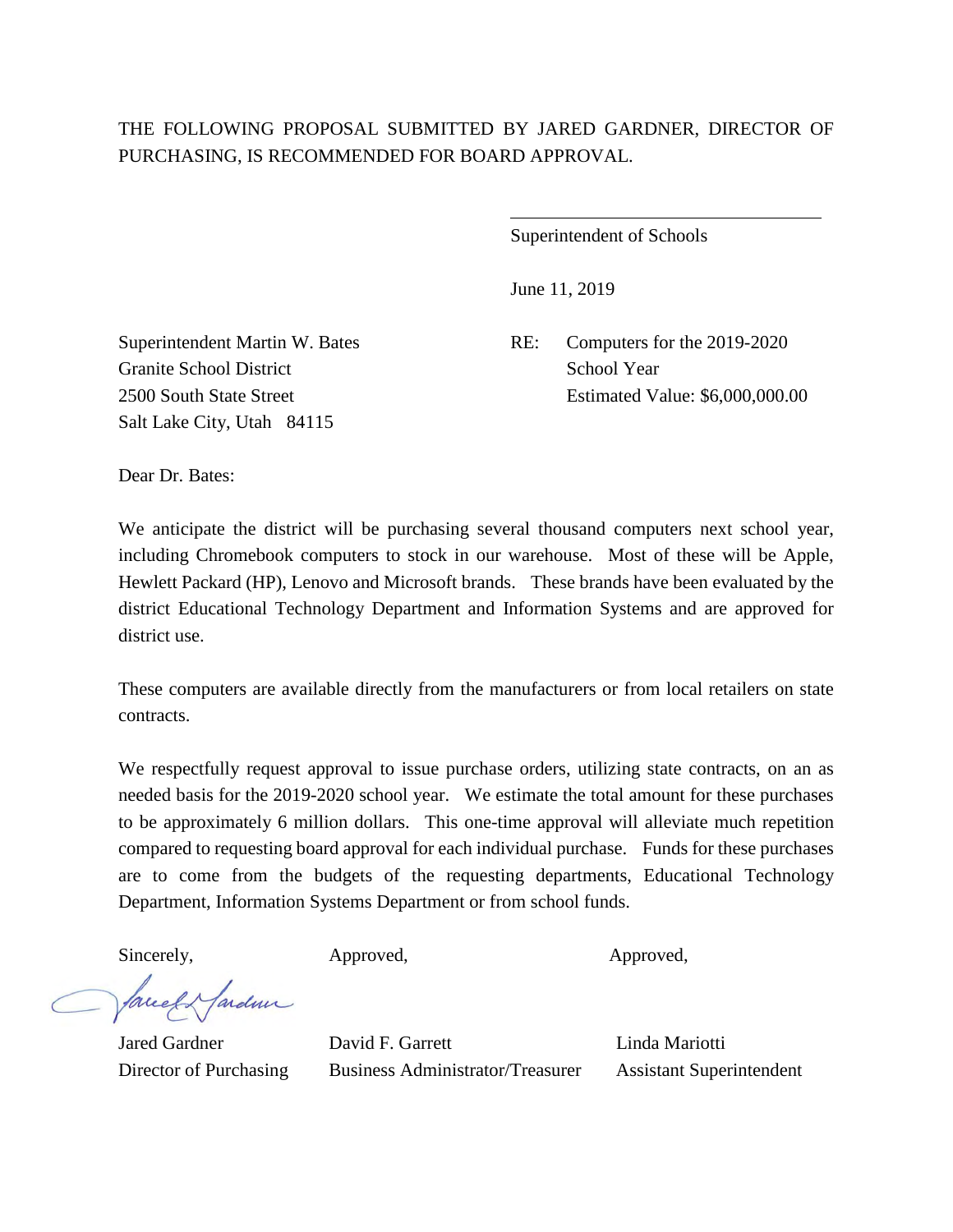$\overline{a}$ 

Superintendent of Schools

June 11, 2019

Superintendent Martin Bates RE: Computer Equipment for the Granite School District Information Systems Department 2500 South State Street Requisition No. 673708

Salt Lake City, Utah 84115 \$316,093.05

Dear Dr. Bates:

The above listed requisition was submitted to the Purchasing Department over the signatures of Mr. Dale Roberts and Ms. Linda Mariotti. This request is for additional computer servers to upgrade the core of our network for the Information Systems Department data center.

This computer equipment is available from Summit Partners Utah, on state contract #PA-2211.

We respectfully request approval to issue a purchase order to Summit Partners Utah for \$316,093.05. Funds for this expenditure are to come from the Information Systems Department, Capital Outlay Equipment Budget.

Sincerely, Approved: Approved: Approved: Approved:

facely farden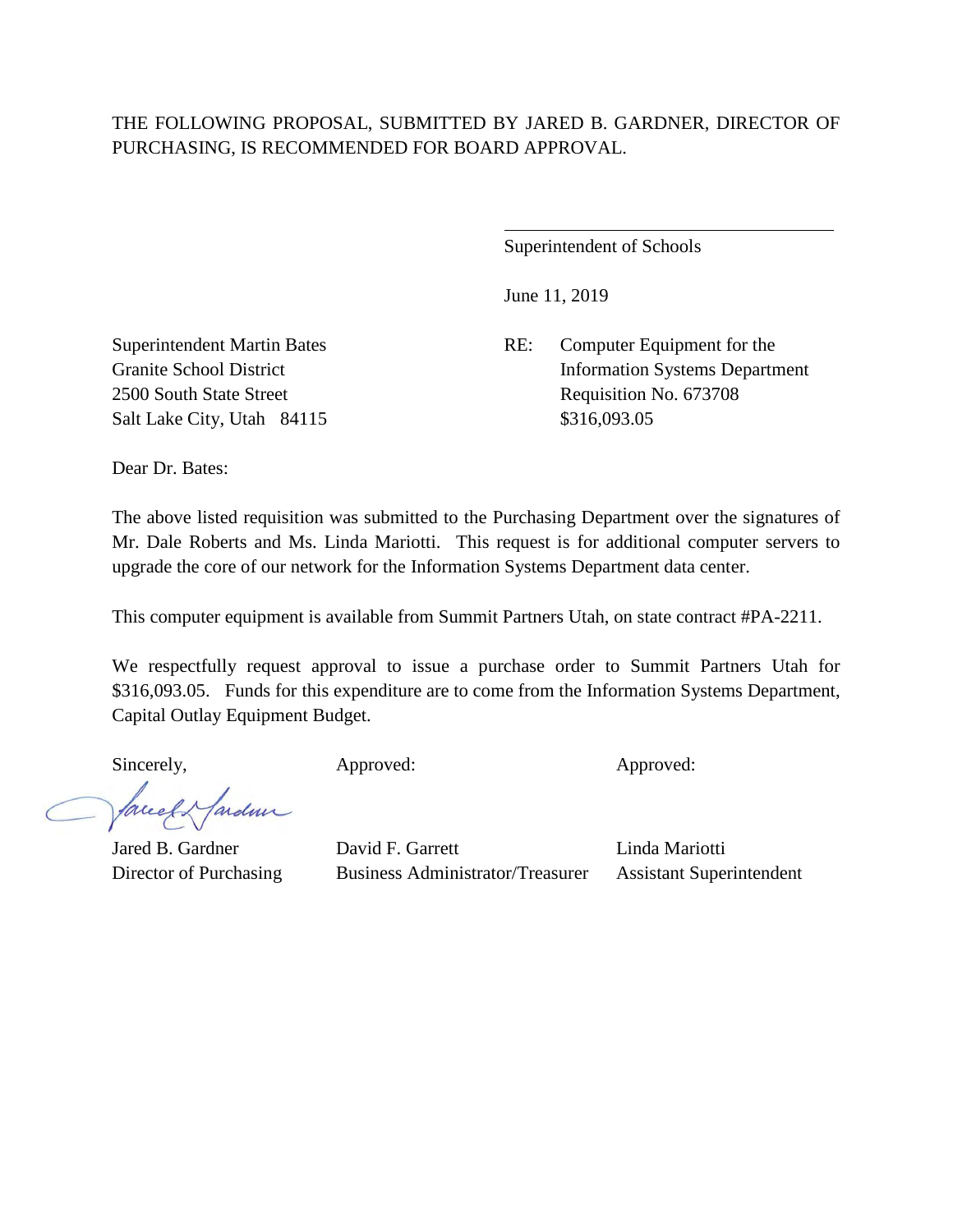$\overline{a}$ 

Superintendent of Schools

June 11, 2019

Superintendent Martin Bates RE: Wireless Antennas for the Granite School District Information Systems Department 2500 South State Street Requisition No. 673734

Salt Lake City, Utah 84115 \$192,676.00

Dear Dr. Bates:

The above listed requisition was submitted to the Purchasing Department over the signatures of Mr. Dale Roberts and Ms. Linda Mariotti. This request is for 400 wireless antenna access points to be placed throughout the district as needed to extend and improve our wireless networks.

These items are available from ConvergeOne on state contract #AR-233.

We respectfully request approval to issue a purchase order to ConvergeOne for \$192,676.00. Funds for this expenditure are to come from the Information Systems Department, Capital Outlay Equipment Budget.

Sincerely, Approved: Approved: Approved: Approved:

facely farden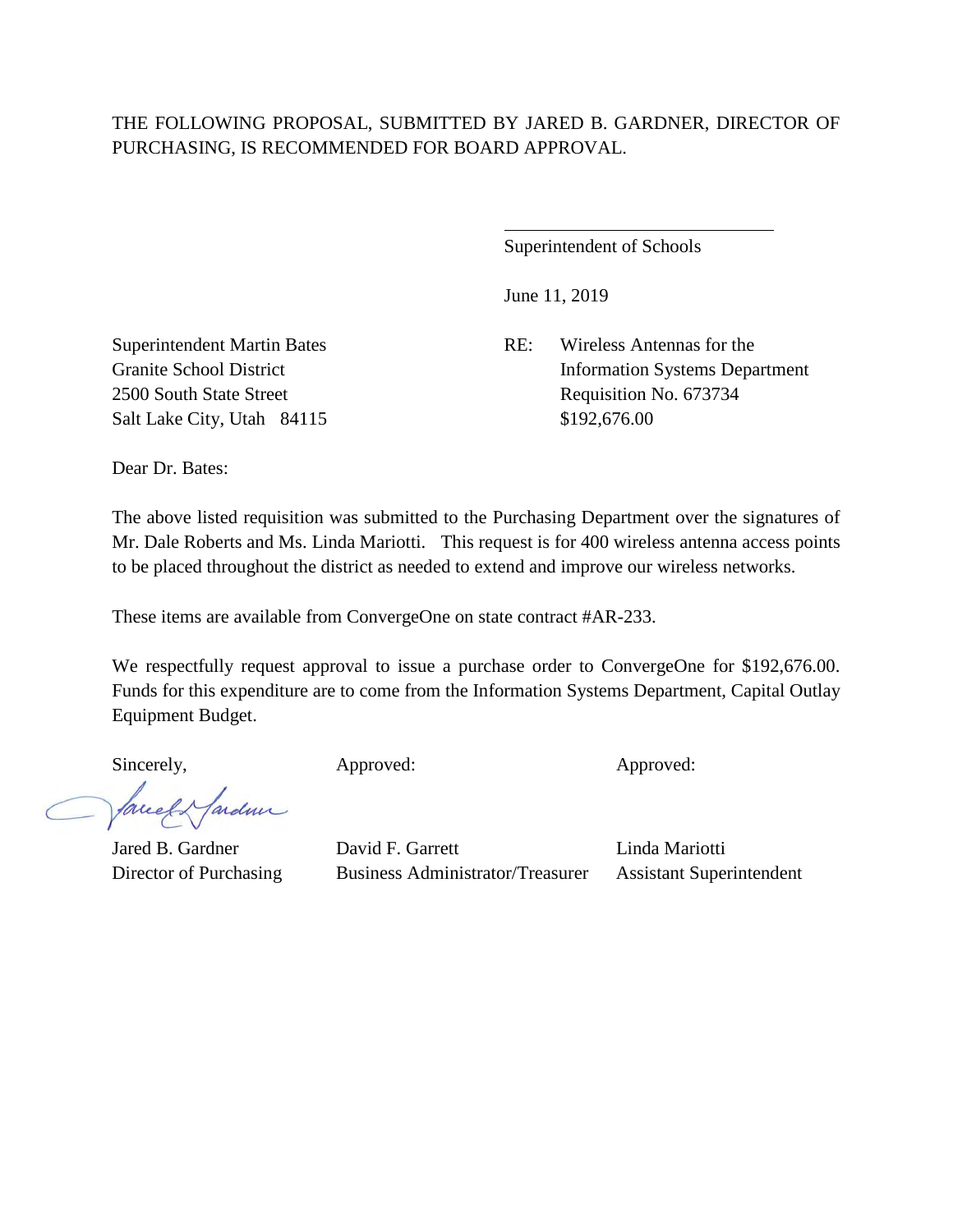$\overline{a}$ 

Superintendent of Schools

June 11, 2019

Superintendent Martin Bates RE: Network Hardware Equipment for 2500 South State Street Requisition No. 673731

Granite School District Information Systems Salt Lake City, Utah 84115 \$94,531.60

Dear Dr. Bates:

The above listed requisition was submitted to the Purchasing Department over the signatures of Mr. Dale Roberts and Ms. Linda Mariotti. This request is for computer network switches and expansion modules.

This hardware is available from Information Technology Core, on state contract #MA2781.

We respectfully request approval to issue a purchase order to Information Technology Core for \$94,531.60. Funds for this expenditure are to come from the Information Systems Department, Supply Budget.

Sincerely, Approved: Approved: Approved: Approved:

facely farden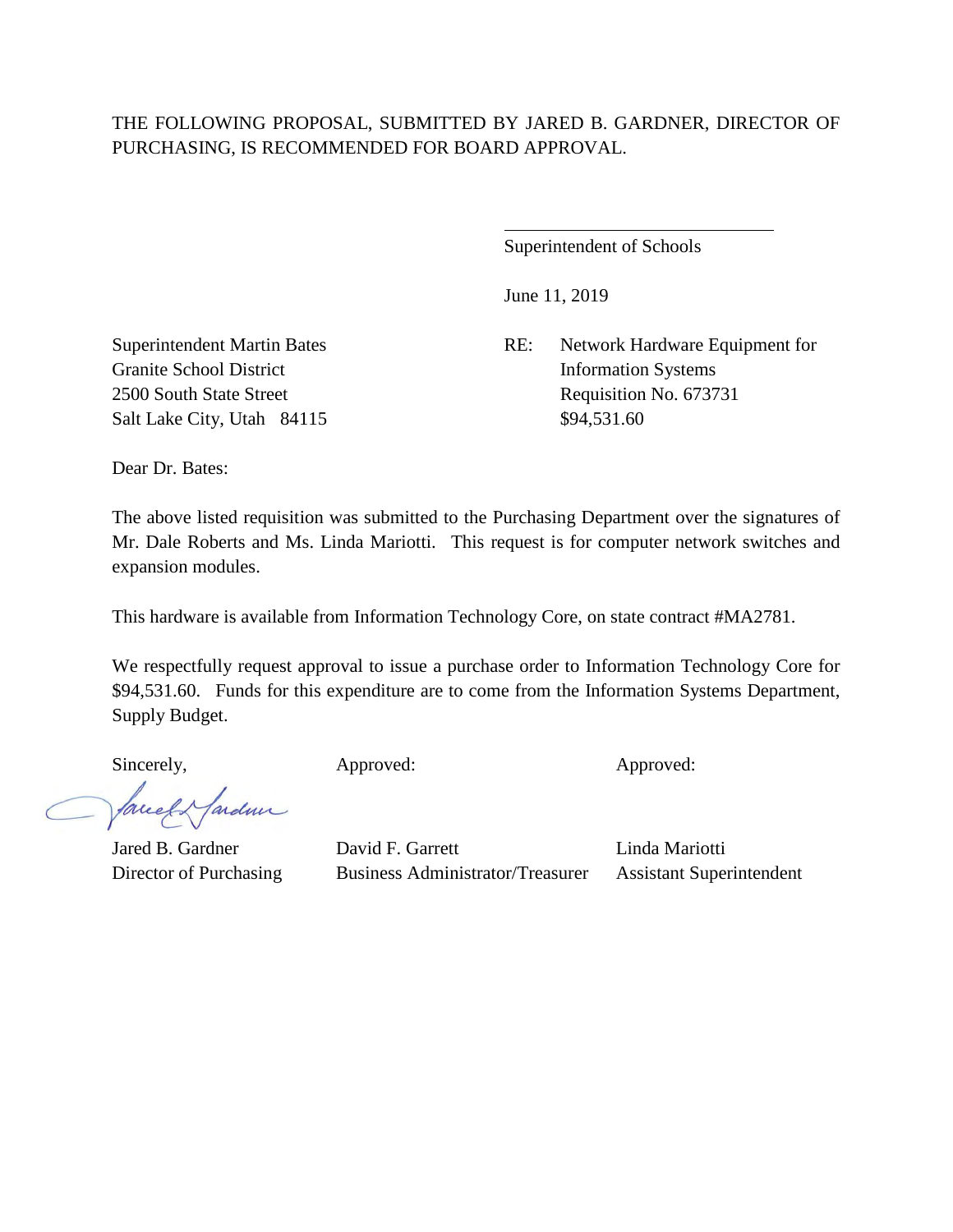$\overline{a}$ 

Superintendent of Schools

June 11, 2019

Superintendent Martin Bates RE: Computer Hardware Maintenance Granite School District Information Systems Department 2500 South State Street Requisition No. 680013

Salt Lake City, Utah 84115 \$119,644.00

Dear Dr. Bates:

The above listed requisition was submitted to the Purchasing Department over the signatures of Mr. Dale Roberts and Ms. Linda Mariotti. This request is for computer hardware maintenance renewal for the Information Systems Department.

This maintenance is available from Summit Partners Utah, on state contract.

We respectfully request approval to issue a purchase order to Summit Partners Utah for \$119,644.00. Funds for this expenditure are to come from the Information Systems Department, Capital Outlay Equipment Budget.

Sincerely, Approved: Approved: Approved: Approved:

facely farden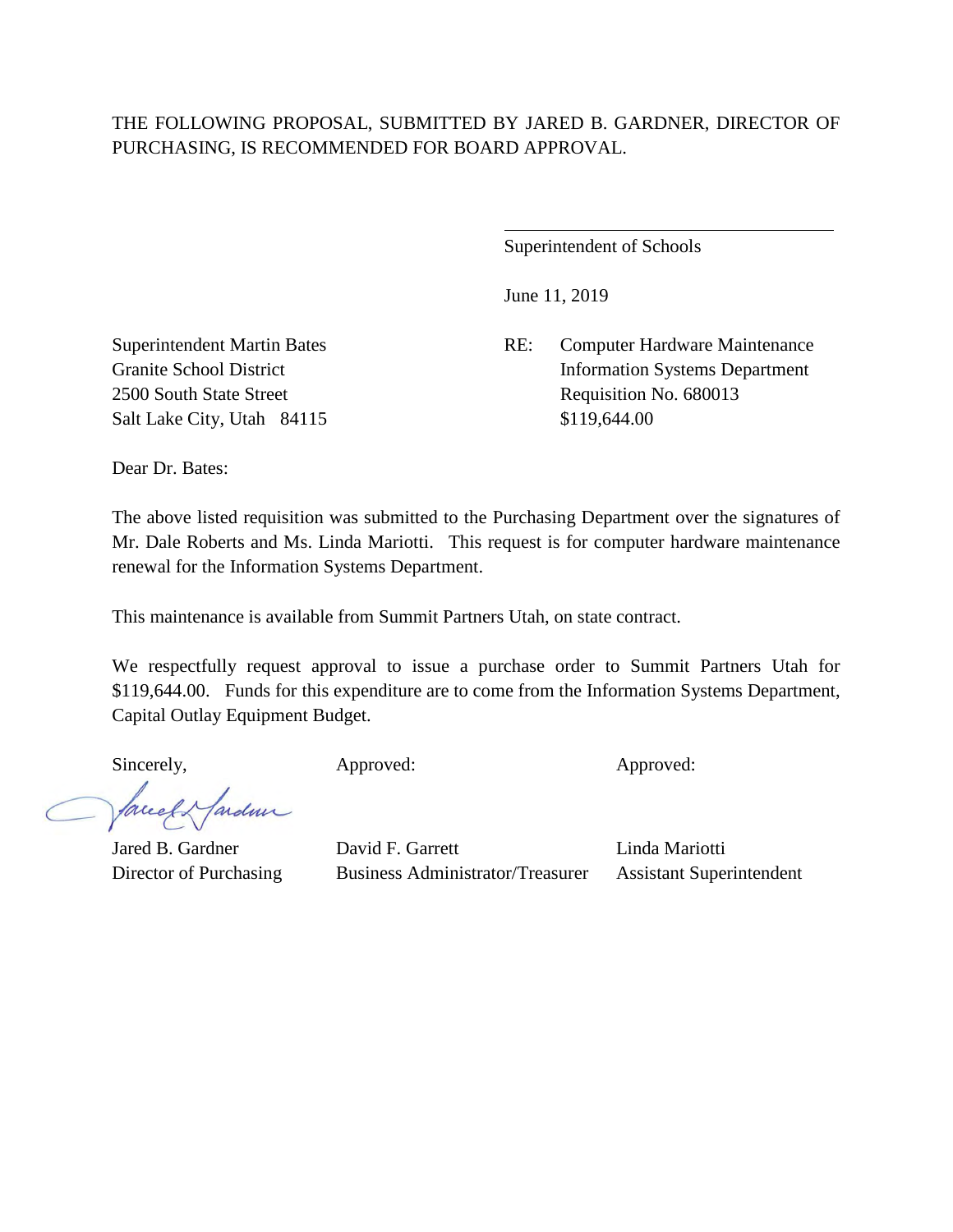$\overline{a}$ 

Superintendent of Schools

June 11, 2019

Superintendent Martin Bates RE: Network Storage for the Granite School District Information Systems Department 2500 South State Street Requisition No. 673560

Salt Lake City, Utah 84115 \$103,722.57

Dear Dr. Bates:

The above listed requisition was submitted to the Purchasing Department over the signatures of Mr. Dale Roberts and Ms. Linda Mariotti. This request is for new network storage hardware, software, support and installation services for the district network.

This computer equipment is available from Summit Partners Utah, on state contract #PA-2211.

We respectfully request approval to issue a purchase order to Summit Partners Utah for \$103,722.57. Funds for this expenditure are to come from the Information Systems Department, Capital Outlay Equipment Budget.

Sincerely, Approved: Approved: Approved: Approved:

facely farden